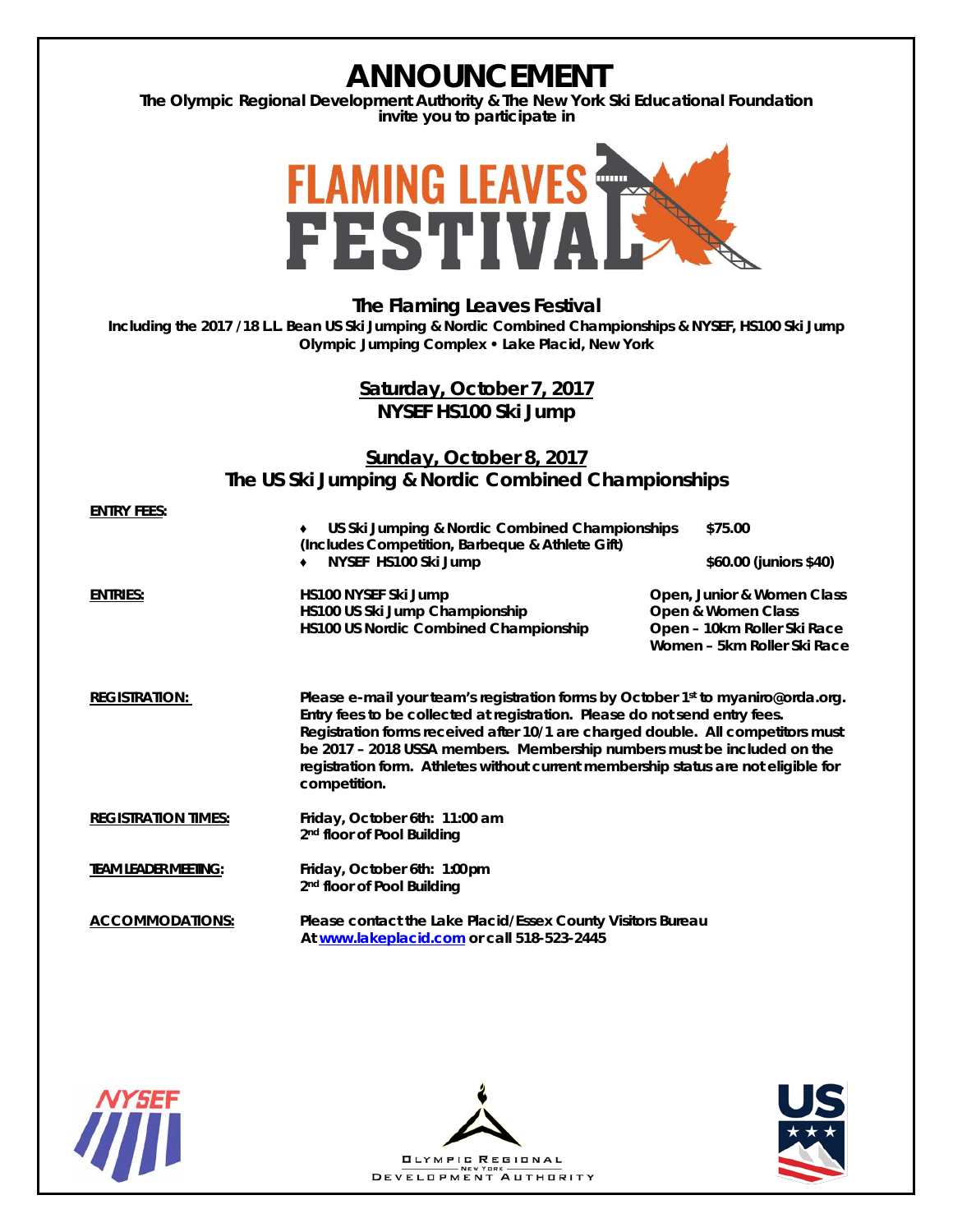

## **The Flaming Leaves Festival**

**Including the 2017 /18 L.L. Bean US Ski Jumping & Nordic Combined Championships & NYSEF, HS100 Ski Jump Olympic Jumping Complex • Lake Placid, New York**

## **Schedule (As of 8/4/2017)**

| <b>DATE</b>           | <b>TIME</b>             | <b>EVENT</b>                                                                                                                                                          |  |
|-----------------------|-------------------------|-----------------------------------------------------------------------------------------------------------------------------------------------------------------------|--|
|                       | 11am                    | Registration- 2 <sup>nd</sup> Floor Pool Building                                                                                                                     |  |
| Friday, October 6th   | 1pm                     | Team Leader Meeting- 2 <sup>nd</sup> Floor Pool Building                                                                                                              |  |
|                       |                         |                                                                                                                                                                       |  |
|                       | 2pm                     | <b>HS100 Official Training</b>                                                                                                                                        |  |
|                       | 4pm                     | Nordic Combined Official Training                                                                                                                                     |  |
| Saturday, October 7th | 12pm                    | K20 & K48 Jumping                                                                                                                                                     |  |
|                       | 2pm                     | Trial Round (Band 2:30pm-3:30pm)                                                                                                                                      |  |
|                       | 3:30 <sub>pm</sub>      | *1st Round NYSEF HS100 Ski Jump                                                                                                                                       |  |
|                       | 4:45pm                  | 2nd Round NYSEF HS100 Ski Jump                                                                                                                                        |  |
|                       | 6pm                     | <b>BBQ &amp; Live Music</b>                                                                                                                                           |  |
|                       | 7pm                     | <b>Fireworks</b>                                                                                                                                                      |  |
|                       |                         | * The 1st round of Saturday's jump will be used as a provisional<br>jump for Sunday afternoon's roller ski race, if weather conditions<br>prevent jumping on Sunday.  |  |
| Sunday, October 8th   | 9:30am                  | <b>Trial Round</b>                                                                                                                                                    |  |
|                       | 11am                    | 1st Round US Ski Jumping Championships                                                                                                                                |  |
|                       | 15 minutes<br>following | 2 <sup>nd</sup> Round US Ski Jumping Championships                                                                                                                    |  |
|                       | 3pm                     | US Nordic Combined Championships - 10km Roller Ski<br>US Nordic Combined Women's Championships - 5km Roller Ski<br>Awards for both Competitions Immediately Following |  |